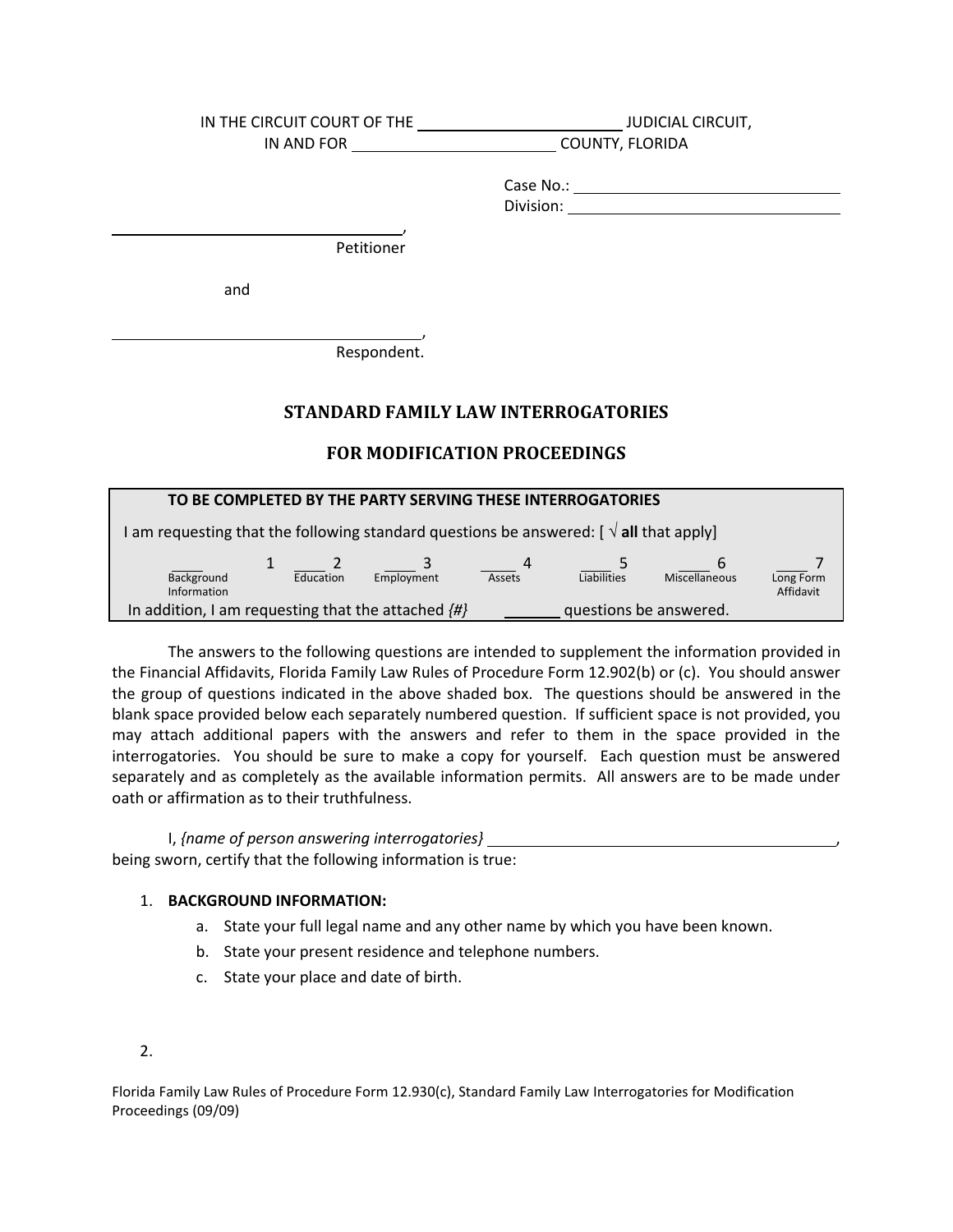## **2 EDUCATION:**

- a. List all business, commercial, and professional licenses that you have obtained since the entry of the Final Judgment sought to be modified.
- b. List all of your education since the entry of the Final Judgment sought to be modified including, but not limited to, vocational or specialized training, including the following:
	- (1) name and address of each educational institution.
	- (2) dates of attendance.
	- (3) degrees or certificates obtained or anticipated dates of same.

## 3. **EMPLOYMENT:**

- a. For each place of your employment or self-employment since the entry of the Final Judgment sought to be modified, state the following:
	- (1) name, address, and telephone number of your employer.
	- (2) dates of employment.
	- (3) job title and brief description of job duties.
	- (4) starting and ending salaries.
	- (5) name of your direct supervisor.
	- insurance; expense account; use of automobile or automobile expense reimbursement; reimbursement for travel, food, or lodging expenses; reimbursement; reimbursement for travel, food, or lodging expenses;<br>payment of dues in any clubs or associations; and pension or profit sharing plans. (6) all benefits received, including, for example, health, life, and disability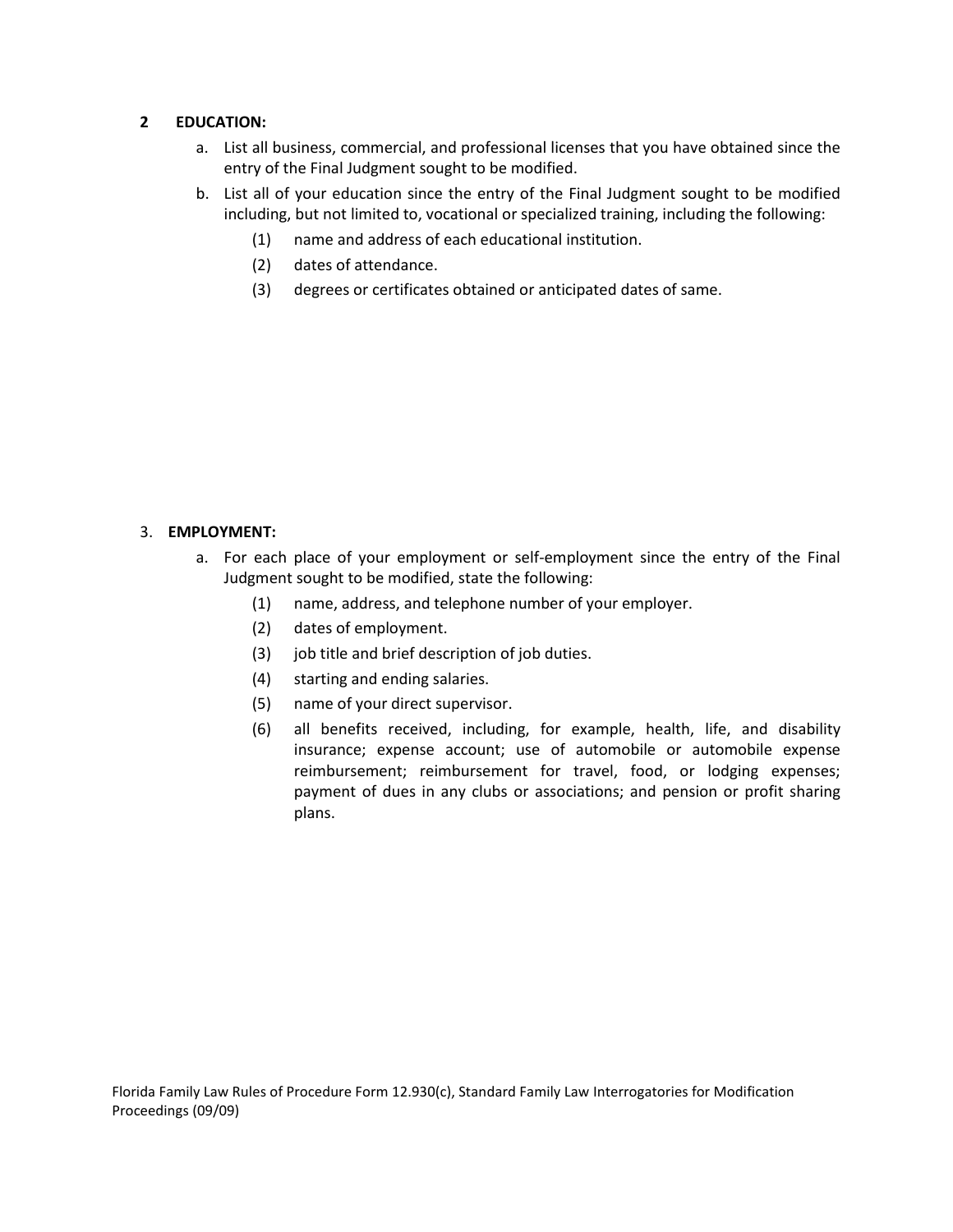- b. Other than as an employee, if you have been engaged in or associated with any b. Other than as an employee, if you have been engaged in or associated with any business, commercial, or professional activity since the entry of the Final Judgment sought to be modified that was not detailed above, state for each such activity the<br>following:
	- (1) name, address, and telephone number of each activity.
	- (2) dates you were connected with such activity.
	- (3) position title and brief description of activities.
	- (4) starting and ending compensation.
	- activity with you. (5) name of all persons involved in the business, commercial, or professional
	- and disability insurance; expense account; use of automobile or automobile payment of dues in any clubs or associations; and pension or profit sharing plans. (6) all benefits and compensation received, including, for example, health, life, expense reimbursement; reimbursement for travel, food, or lodging expenses;
- to be modified, state the dates of unemployment. If you have not been employed at any time since the entry of the Final Judgment sought to be modified, give the plans.<br>
c. If you have been unemployed at any time since the entry of the Final Judgment sought information requested above in question 3.a for your last period of employment.

### 4. **ASSETS:**

- a. **Real Estate.** State the street address, if any, and if not, the legal description of all real property that you own or owned during the last 3 years, or since the entry of the Final property that you own or owned during the last 3 years, or since the entry of the Final Judgment sought to be modified, if shorter. For each property, state the following:
	- (1) the names and addresses of any other persons or entities holding any interest and their percentage of interest.
	- (2) the present fair market value.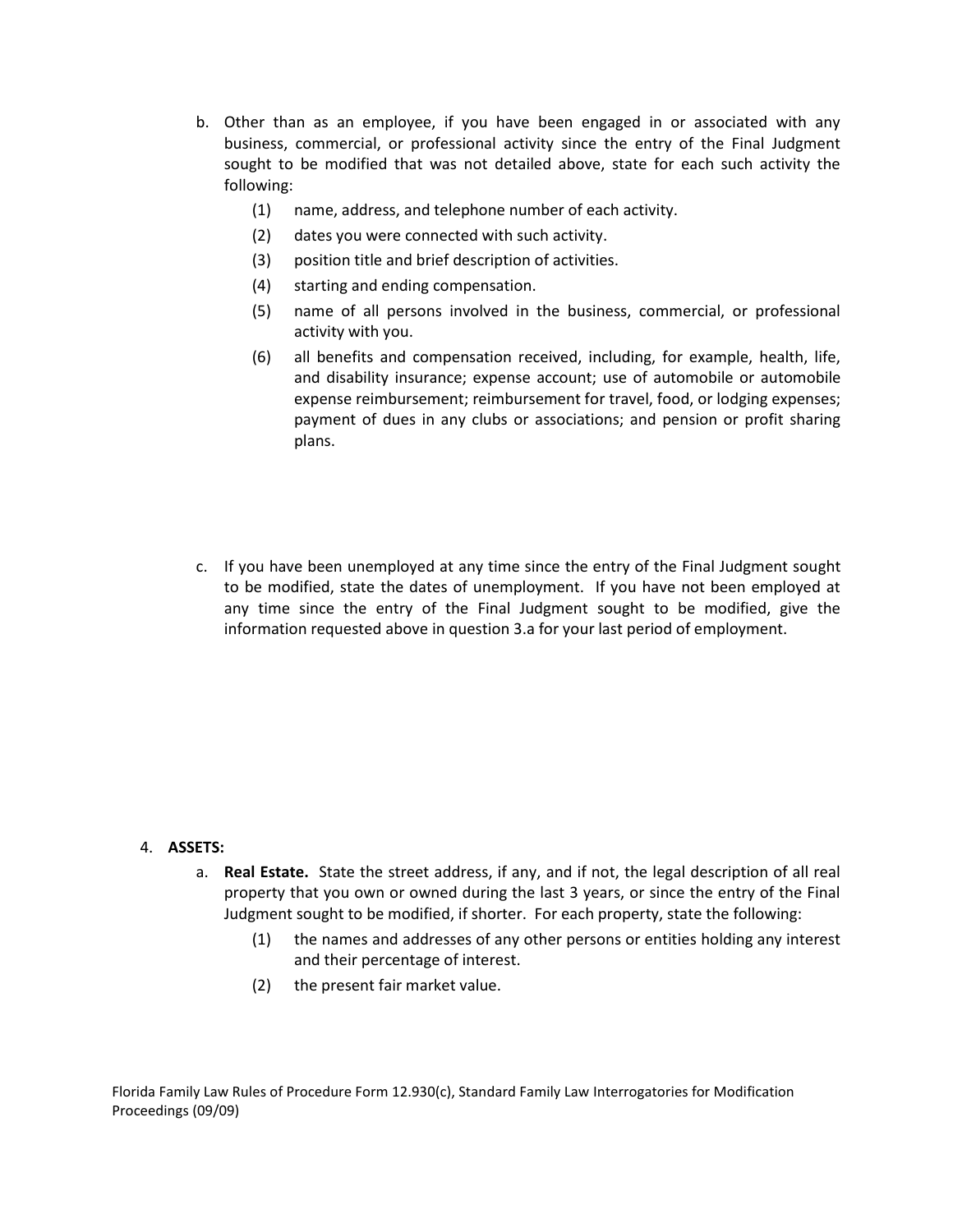- b. **Tangible Personal Property.**  List all items of tangible personal property that are owned by you or in which you have had any interest during the last 3 years, or since the entry motor vehicles, tools, furniture, boats, jewelry, art objects or other collections, and of the Final Judgment sought to be modified, if shorter, including, but not limited to, collectibles whose fair market value exceeds \$100. For each item, state the following:
	- (1) the percentage and type interest you hold.
	- (2) the names and addresses of any other persons or entities holding any interest.
	- (3) the present fair market value.

- c. **Intangible Personal Property.**  Other than the financial accounts (checking, savings, management accounts) listed in the answers to interrogatories 4.d and 4.e below, list all items of intangible personal property that are owned by you or in which you have had items of intangible personal property that are owned by you or in which you have had<br>any ownership interest (including closed accounts) within the last 3 years, or since the entry of the Final Judgment sought to be modified, if shorter, including, but not limited to, partnership and business interests (including good will), deferred compensation accounts unconnected with retirement, including but not limited to stock options, sick leave, and vacation pay, stocks, stock funds, mutual funds, bonds, bond funds, real money market, credit union accounts, retirement accounts, or other such cash estate investment trusts, receivables, certificates of deposit, notes, mortgages, and debts owed to you by another entity or person. For each item, state the following:
	- (1) the percentage and type interest you hold.
	- the names and addresses of any other persons or entities holding any interest (2) the names and addresses of any other persons or entities holding any interest and the names and addresses of the persons and entities who are indebted to you.
	- to you, at the time of answering these interrogatories. (3) the present fair market value or the amounts you claim are owned by or owed

You may comply with this interrogatory (4.c) by providing copies of all periodic (monthly, quarterly, semi-annual, or annual) account statements for each such account for the preceding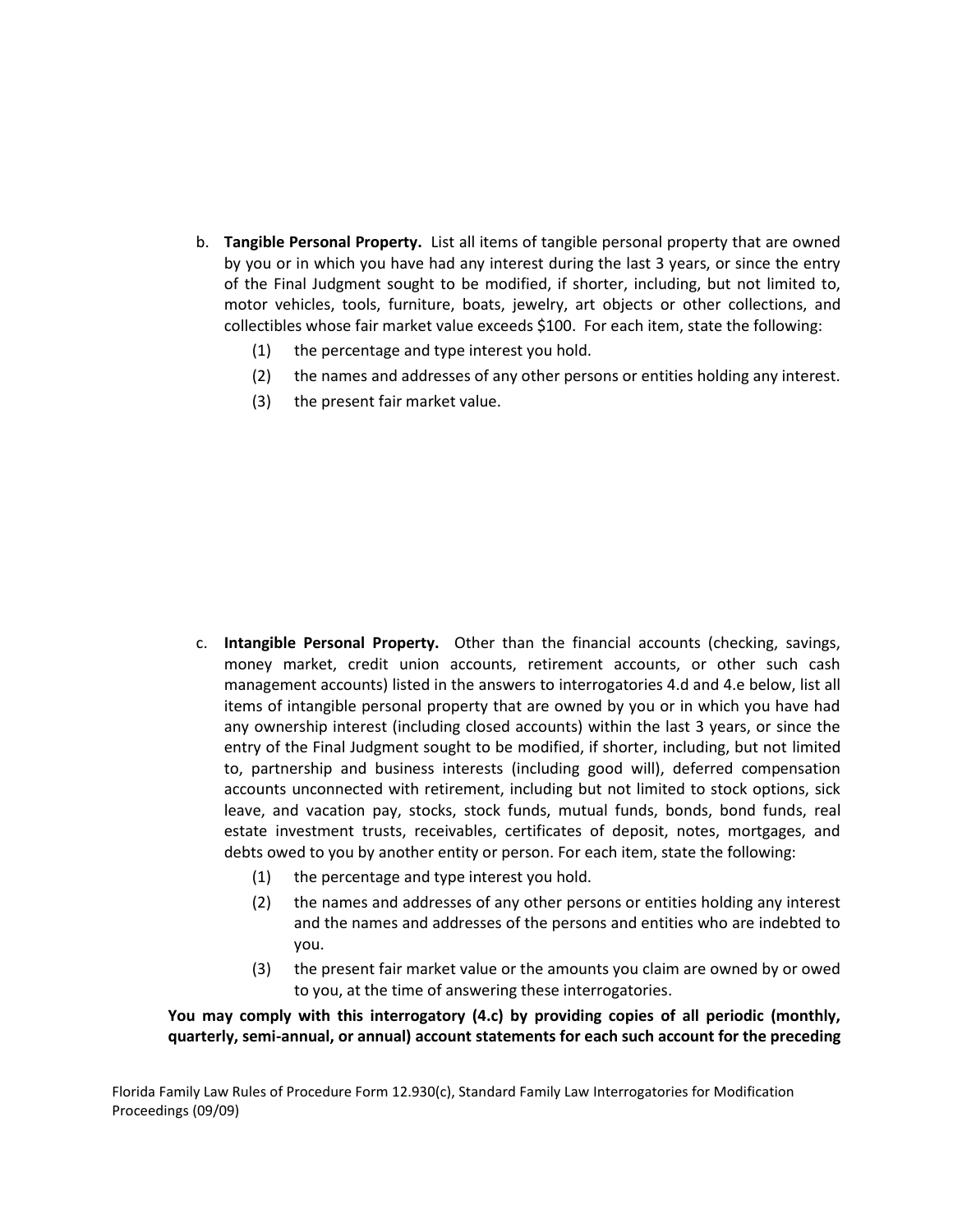**3 years, or since the entry of the Final Judgment sought to be modified, if shorter. However, if the date of acquisition, the purchase price, and the market valuations are not clearly reflected**  in the periodic statements which are furnished, then these questions must be answered in the periodic statements which are furnished, then these questions must be answered<br>separately. You do not have to resubmit any periodic statements previously furnished under **rule 12.285 (Mandatory Disclosure).** 

- d. **Retirement Accounts:**  List all information regarding each retirement account/plan, including but not limited to defined benefit plans, 401k, 403B, IRA accounts, pension plans, Florida Retirement System plans (FRS), Federal Government plans, money<br>purchase plans, HR10 (Keogh) plans, profit sharing plans, annuities, employee savings<br>plans, etc. that you have established and/or that have bee purchase plans, HR10 (Keogh) plans, profit sharing plans, annuities, employee savings plans, etc. that you have established and/or that have been established for you by you, your employer or any previous employer. For each account, state the following:
	- (1) the name and account number of each account/plan and where it is located.
	- (2) the type of account/plan.
	- (3) the name and address of the fiduciary plan administrator/ service representative
	- (4) the present fair market value of your interest in each account/plan.
	- (5) whether you are vested or not vested; and if vested, in what amount, as of a certain date and the schedule of future vesting.
	- (6) the date at which you became/become eligible to receive some funds in this account/plan.
	- (7) monthly benefits of the account/plan if no fair market value is ascertained.
	- (8) beneficiary(ies) and/or alternate payee(s).
- e. **Financial Accounts.**  For all financial accounts (checking, savings, money market, credit union accounts, or other such cash management accounts) listed in your Financial Affidavit, in which you have had any legal or equitable interest, regardless of whether<br>the interest is or was held in your own name individually, in your name with another the interest is or was held in your own name individually, in your name with another person, or in any other name, give the following:
	- (1) name and address of each institution.
	- (2) name in which the account is or was maintained.
	- (3) account numbers.
	- (4) names of each person authorized to make withdrawals from the accounts.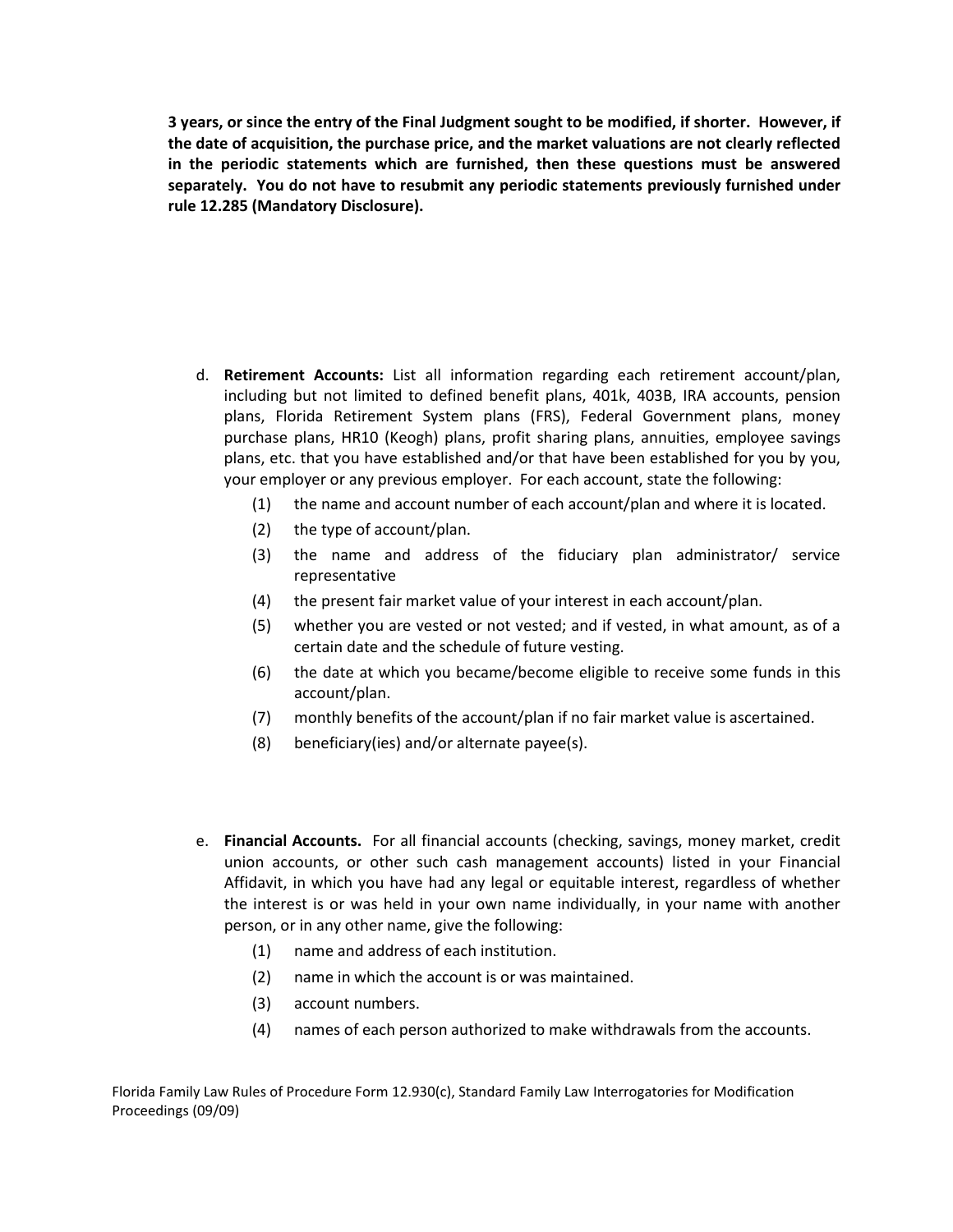- (5) highest balance within each of the preceding 3 years, or since the entry of the Final Judgment sought to be modified, if shorter.
- (6) lowest balance within each of the preceding 3 years, or since the entry of the Final Judgment sought to be modified, if shorter.

You may comply with this interrogatory (4.e) by providing copies of all periodic (monthly, 3 years, or since the entry of the Final Judgment sought to be modified, if shorter. You do not 3 years, or since the entry of the Final Judgment sought to be modified, if shorter. You do not<br>have to resubmit account statements previously furnished under rule 12.285 (Mandatory quarterly, semi-annual, or annual) account statements for each such account for the preceding **Disclosure).** 

- f. Closed Financial Accounts. For all financial accounts (checking, savings, money market, f. **Closed Financial Accounts.**  For all financial accounts (checking, savings, money market, credit union accounts, or other such cash management accounts) closed within the last which you have had any legal or equitable interest, regardless of whether the interest is or was held in your own name individually, in your name with another person, or in any<br>other name, give the: 3 years, or since the entry of the Final Judgment sought to be modified, if shorter, in
	- (1) name and address of each institution.
	- (2) name in which the account is or was maintained.
	- (3) account numbers.
	- (4) name of each person authorized to make withdrawals from the accounts.
	- (5) date account was closed.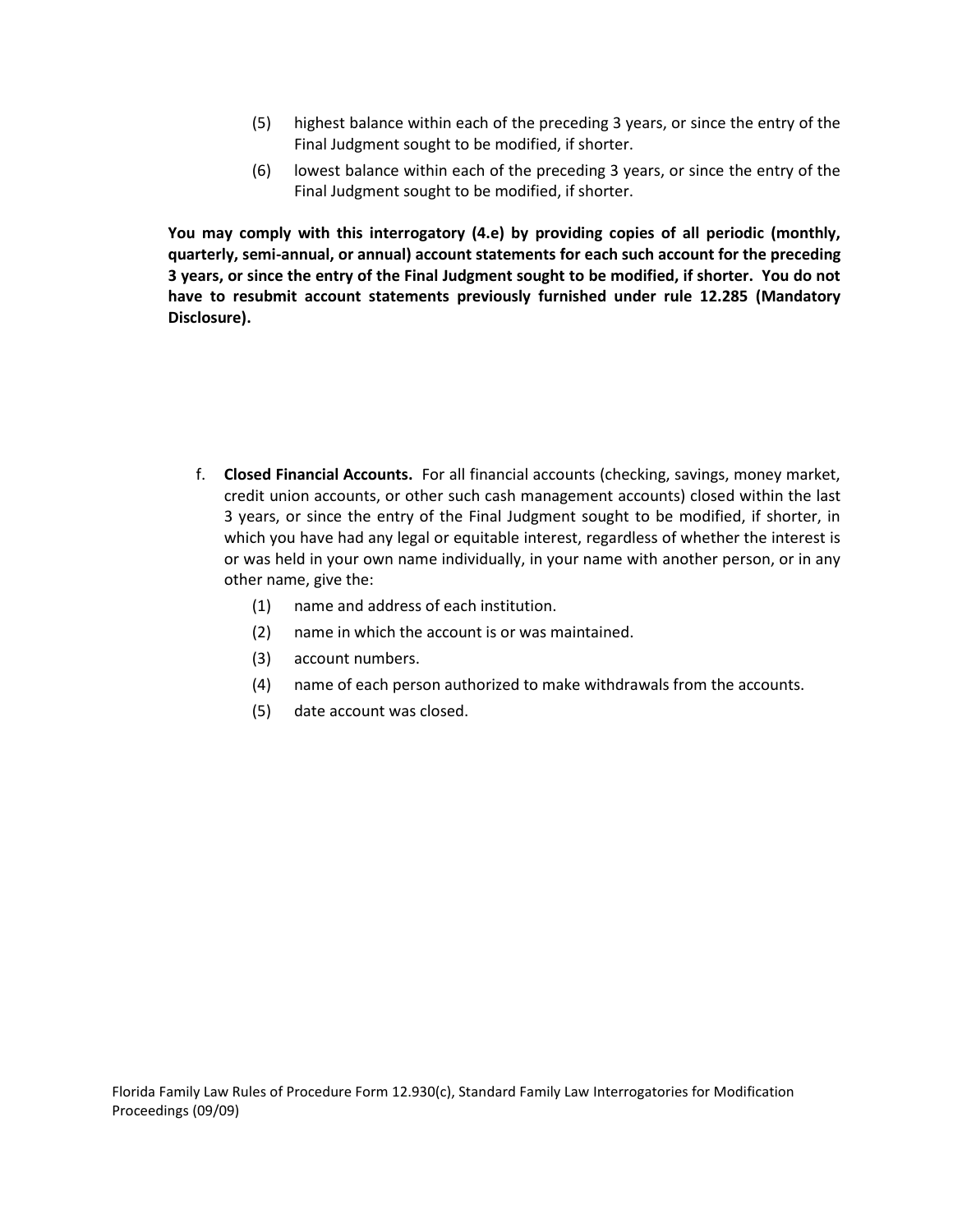- g. **Trust.**  For any interest in an estate, trust, insurance policy, or annuity, state the following:
	- (1) if you are the beneficiary of any estate, trust, insurance policy, or annuity, give for each one the following:
		- (a) identification of the estate, trust, insurance policy, or annuity.
		- (b) the nature, amount, and frequency of any distributions of benefits.
		- (c) the total value of the beneficiaries' interest in the benefit.
		- (d) whether the benefit is vested or contingent.
	- (2) if you have established any trust or are the trustee of a trust, state the following:
		- (a) the date the trust was established.
		- (b) the names and addresses of the trustees.
		- (c) the names and addresses of the beneficiaries.
		- (d) the names and addresses of the persons or entities who possess the trust documents.
		- (e) each asset that is held in each trust, with its fair market value.
- h. Name of Accountant, Bookkeeper, or Records Keeper. State the names, addresses, and telephone numbers of your accountant, bookkeeper, and any other persons who (e) each asset that is held in each trust, with its fair market value.<br>**h. <b>Name of Accountant, Bookkeeper, or Records Keeper.** State the names, addresses, and possess your financial records, and state which records each possesses.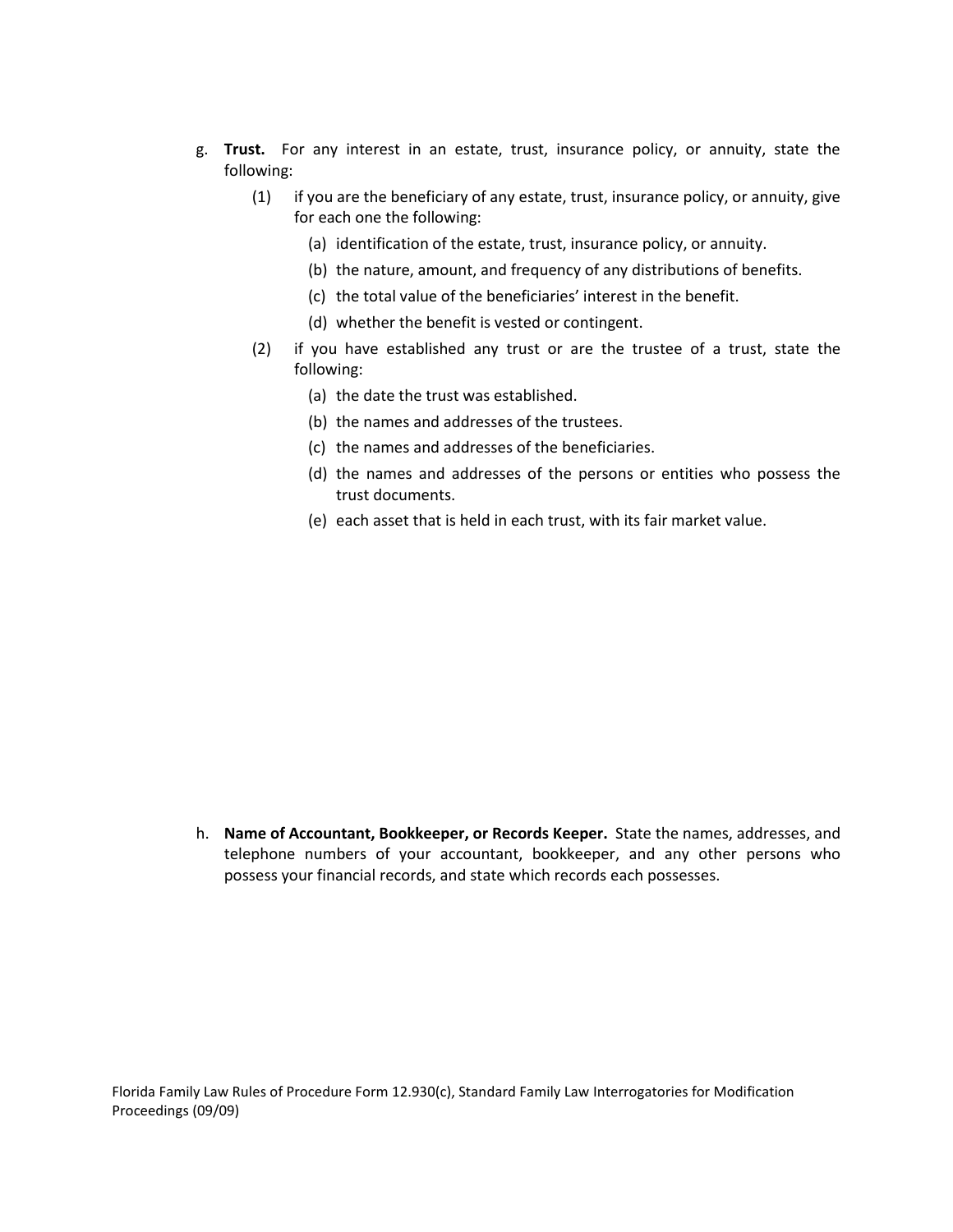#### 5. **LIABILITIES:**

- a. **Loans, Liabilities, Debts, and Other Obligations.** For all loans, liabilities, debts, and other obligations (other than credit cards and charge accounts) listed in your Financial other obligations (other than credit cards and charge accounts) listed in your Financial Affidavit, indicate for each the following:
	- (1) name and address of the creditor.
	- (2) name in which the obligation is or was incurred.
	-
	- (3) loan or account number, if any.<br>(4) nature of the security, if any.
	- (5) payment schedule.
	- (6) present balance and current status of your payments.
	- (7) total amount of arrearage, if any.

You may comply with this interrogatory (5.a) by providing copies of all periodic (monthly,  **3 years, or since the entry of the Final Judgment sought to be modified, if shorter. You do not have to resubmit account statements previously furnished under rule 12.285 (Mandatory**  quarterly, semi-annual, or annual) account statements for each such account for the preceding **Disclosure).** 

- b. Credit Cards and Charge Accounts. For all financial accounts (credit cards, charge or other such accounts) listed in your Financial Affidavit, in which you have had any legal or equitable interest, regardless of whether the interest is or was held in your own name individually, in your name with another person, or in any other name, b. **Credit Cards and Charge Accounts.** For all financial accounts (credit cards, charge accounts, or other such accounts) listed in your Financial Affidavit, in which you have had any legal or equitable interest, regardles give the following:
	- (1) name and address of the creditor.
	- (2) name in which the account is or was maintained.
	- (3) name of each person authorized to sign on the accounts.
	- (4) account numbers.
	- (5) present balance and current status of your payments.
	- total amount of arrearage, if any.

(6) total amount of arrearage, if any.<br>Florida Family Law Rules of Procedure Form 12.930(c), Standard Family Law Interrogatories for Modification Proceedings (09/09)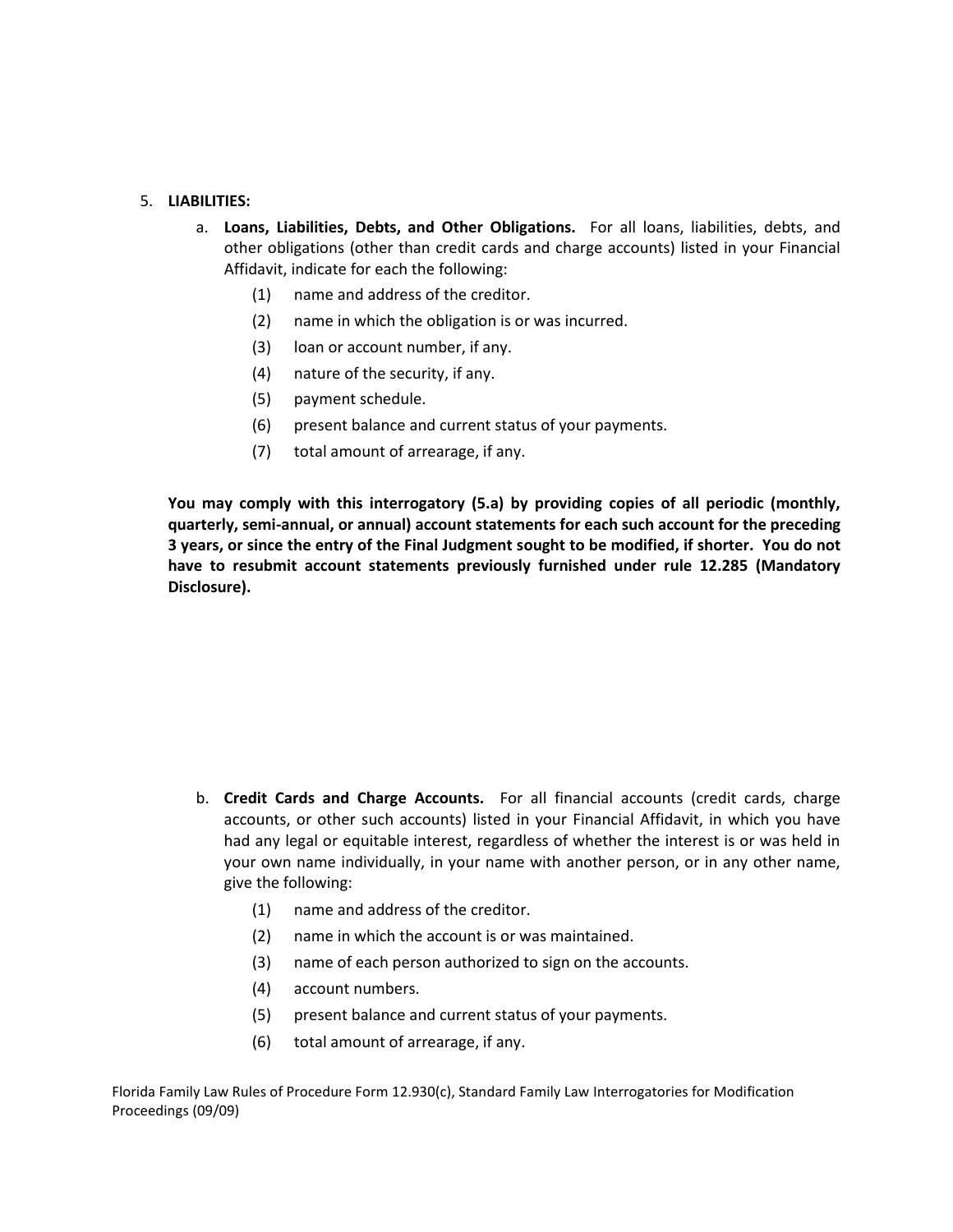(7) highest and lowest balance within each of the preceding 3 years, or since the entry of the Final Judgment sought to be modified, if shorter.

You may comply with this interrogatory (5.b) by providing copies of all periodic (monthly, 3 years, or since the entry of the Final Judgment sought to be modified, if shorter. You do not 3 years, or since the entry of the Final Judgment sought to be modified, if shorter. You do not<br>have to resubmit account statements previously furnished under rule 12.285 (Mandatory quarterly, semi-annual, or annual) account statements for each such account for the preceding **Disclosure).**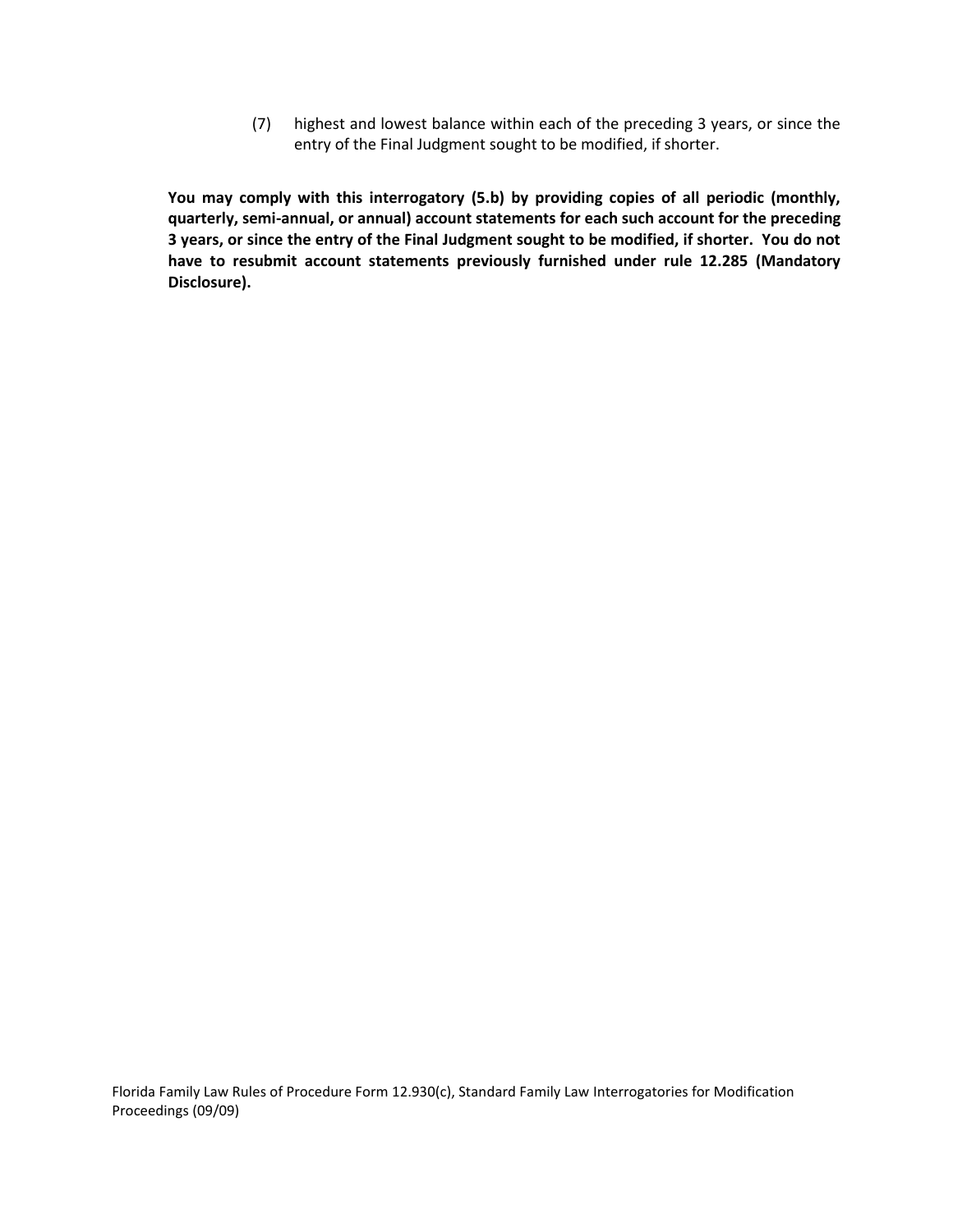- c. Closed Credit Cards and Charge Accounts. As to all financial accounts (credit card, charge accounts, or other such accounts) closed with no remaining c. **Closed Credit Cards and Charge Accounts.** As to all financial accounts (credit card, charge accounts, or other such accounts) closed with no remaining balance, within the last 3 years, or since the entry of the Final J to be modified, if shorter, in which you have had any legal or equitable interest, regardless of whether the interest is or was held in your own name individually, in your name with another person, or in any other name, give the following:
	- (1) name and address of each creditor.
	- (2) name in which the account is or was maintained.
	- (3) account numbers.
	- (4) name of each person authorized to sign on the accounts.
	- (5) date the balance was paid off.
	- $(6)$  amount of final balance paid off.

 **You may comply with this interrogatory (5.c) by providing copies of all periodic (monthly, quarterly, semi‐annual, or annual) account statements for each such account for the preceding 3 years, or since the entry of the Final Judgment sought to be modified, if shorter. You do not have to resubmit account statements previously furnished under rule 12.285 (Mandatory Disclosure).** 

#### 6. **MISCELLANEOUS:**

- a. If you are claiming a diminished earning capacity since the entry of the Final Judgment sought to be modified as grounds to modify alimony or deviate from the child support established in your case, describe in detail how your earning capacity is lowered and state all facts upon which you rely in your claim. If<br>unemployed, state how, why, and when you lost your job.
- b. If you are claiming a change in a mental or physical condition since the entry of the Final Judgment sought to be modified as grounds to modify alimony or change the child support established in your case, describe in detail how your state all facts upon which you the Final Judgment sought to be modified as grounds to modify alimony or<br>change the child support established in your case, describe in detail how your<br>mental and/or physical capacity has changed and state all facts upon w

Modification Proceedings (09/09)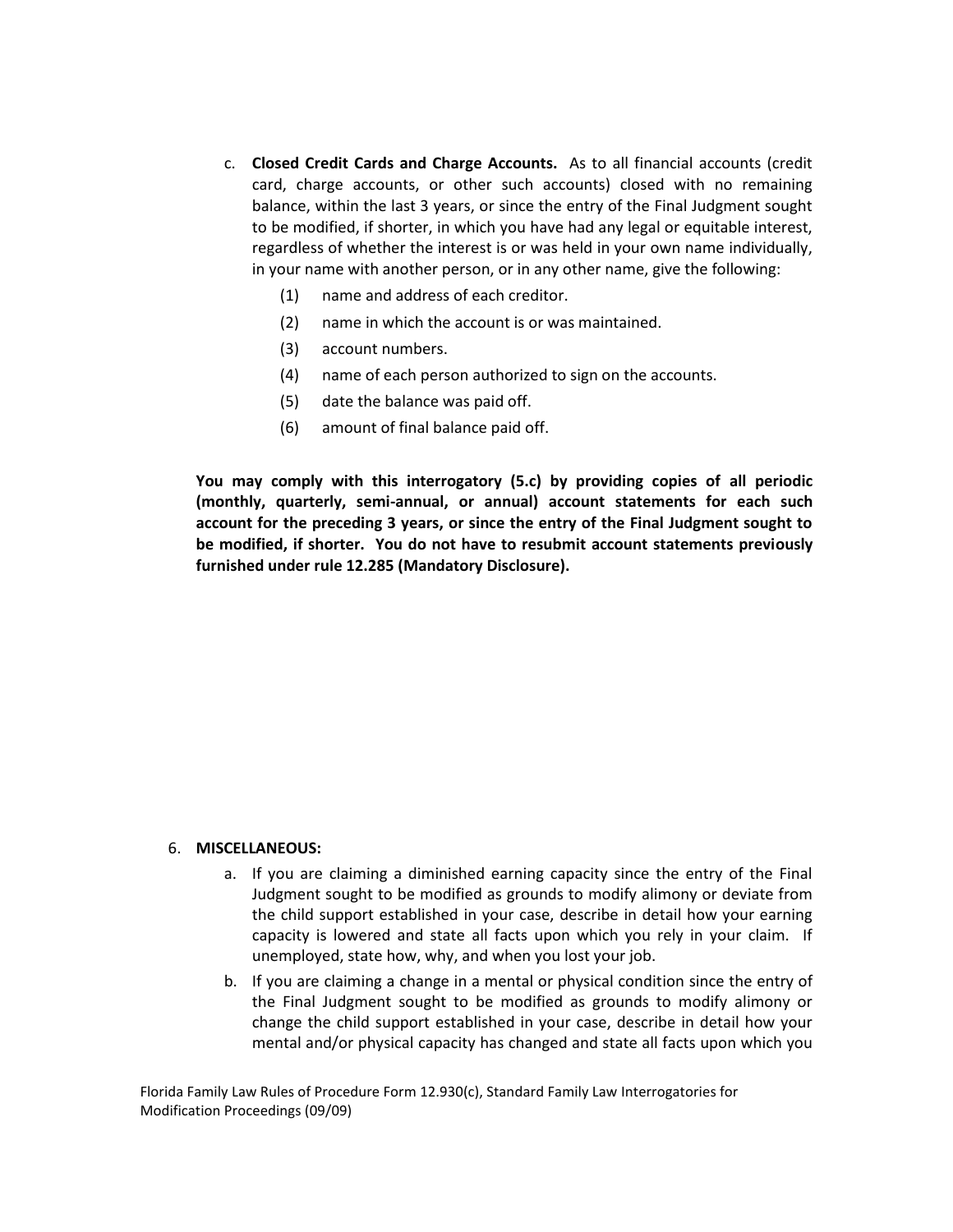rely in your claim. Identify the change in your mental and/or physical capacity, rely in your claim. Identify the change in your mental and/or physical capacity,<br>and state the name and address of all health care providers involved in the treatment of this mental or physical condition.

- c. If you are requesting a change in shared or sole parental responsibility, ultimate decision‐making, the time‐sharing schedule, the parenting plan, or any combination thereof, for the minor child(ren), describe in detail the change in you feel justify the requested change. State when the change of circumstances occurred, how the change of circumstances affects the child(ren), and why it is Attach your proposed parenting plan. circumstances since the entry of the Final Judgment sought to be modified that in the best interests of the child(ren) that the Court make the requested change.
- Attach your proposed parenting plan.<br>d. If you do not feel the requested change in shared or sole parental responsibility, ultimate decision‐making, the time‐sharing schedule, the parenting plan, or any combination thereof, for the minor child(ren) is in their best interests, or if you feel there has not been a change in circumstances since the entry of the Final Judgment sought to be modified, describe in detail any facts that you feel justify the Court denying the requested change. State what requested change, if any, sharing schedule, or of the parenting plan is justified or agreeable to you and why it is in the best interests of the child(ren). in shared or sole parental responsibility, ultimate decision-making, the time-

 7. **LONG FORM AFFIDAVIT:**  If you filed the short form affidavit, Florida Family Law Rules of Procedure Form 12.902(b), and you were specifically requested in the Notice of Service of Standard Family Law Interrogatories to file the Long Form Affidavit, Form 12.902(c),<br>you must do so within the time to serve the answers to these interrogatories. you must do so within the time to serve the answers to these interrogatories.

 I certify that a copy of this document was [ **one** only] ( ) mailed ( ) faxed and mailed ( ) hand delivered to the person(s) listed below on *{date}*  . () hand delivered to the person(s) listed below on  $\{date\}$